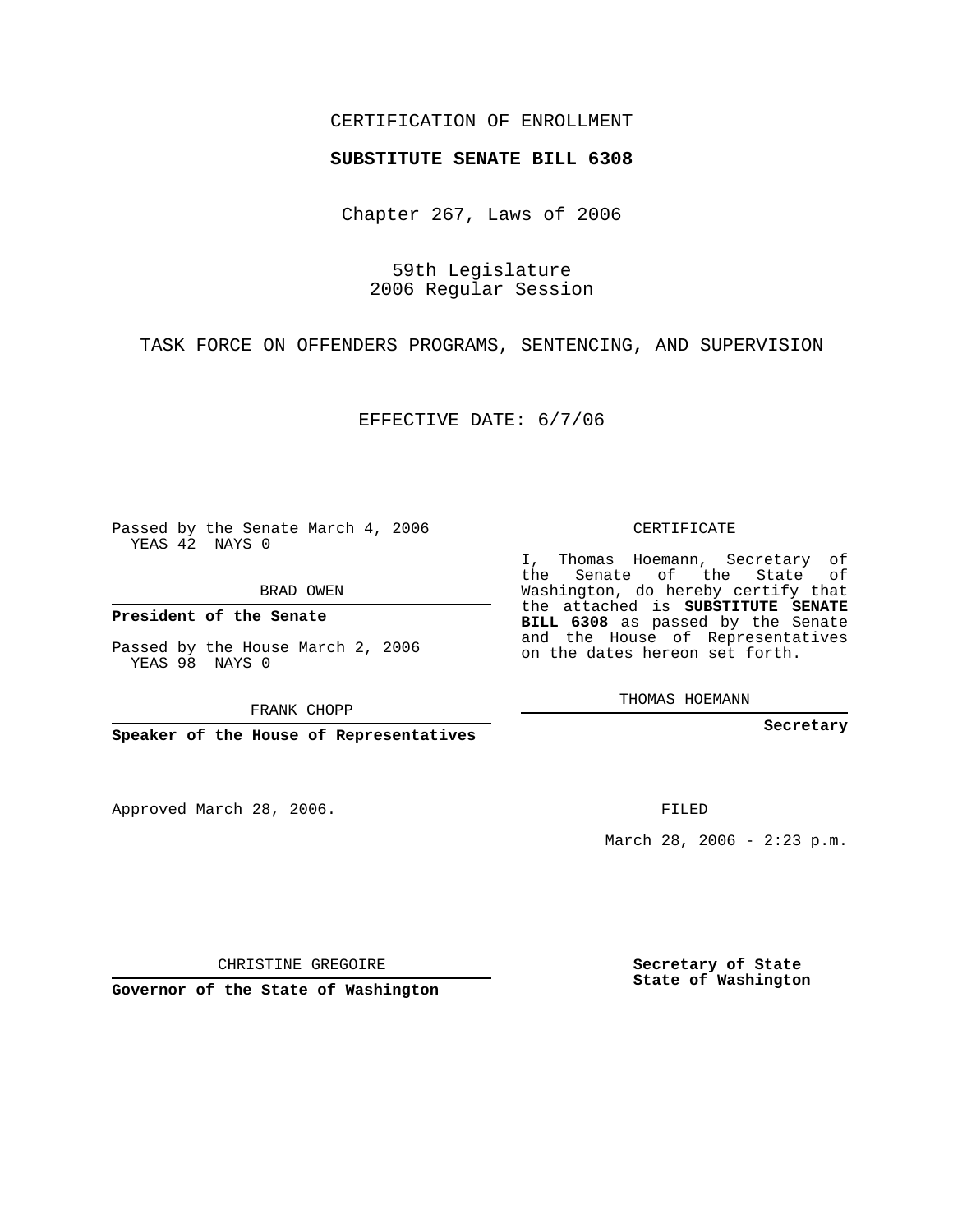## **SUBSTITUTE SENATE BILL 6308** \_\_\_\_\_\_\_\_\_\_\_\_\_\_\_\_\_\_\_\_\_\_\_\_\_\_\_\_\_\_\_\_\_\_\_\_\_\_\_\_\_\_\_\_\_

\_\_\_\_\_\_\_\_\_\_\_\_\_\_\_\_\_\_\_\_\_\_\_\_\_\_\_\_\_\_\_\_\_\_\_\_\_\_\_\_\_\_\_\_\_

AS AMENDED BY THE HOUSE

Passed Legislature - 2006 Regular Session

## **State of Washington 59th Legislature 2006 Regular Session**

**By** Senate Committee on Human Services & Corrections (originally sponsored by Senators Carrell, Stevens, Regala, Schoesler, Schmidt, Oke and Rasmussen)

READ FIRST TIME 02/03/06.

 AN ACT Relating to creating a joint select committee on offenders programs, sentencing, and supervision; creating new sections; and providing an expiration date.

BE IT ENACTED BY THE LEGISLATURE OF THE STATE OF WASHINGTON:

 NEW SECTION. **Sec. 1.** The legislature recognizes that "good time" should be productive time, especially for those incarcerated in Washington's criminal justice facilities. The legislature finds that it is important to the safety of the public and to rehabilitation of offenders that changes be considered to other programs offered in prisons and in the community. The legislature further finds that reforms to sentencing and supervision of offenders returning to the community may enhance public safety, lower recidivism, and reduce crime and victimization. Therefore, the legislature intends to create a joint legislative task force on offenders programs, sentencing, and supervision to provide findings and recommendations for the 2007 legislative session.

NEW SECTION. **Sec. 2.** (1) A joint legislative task force on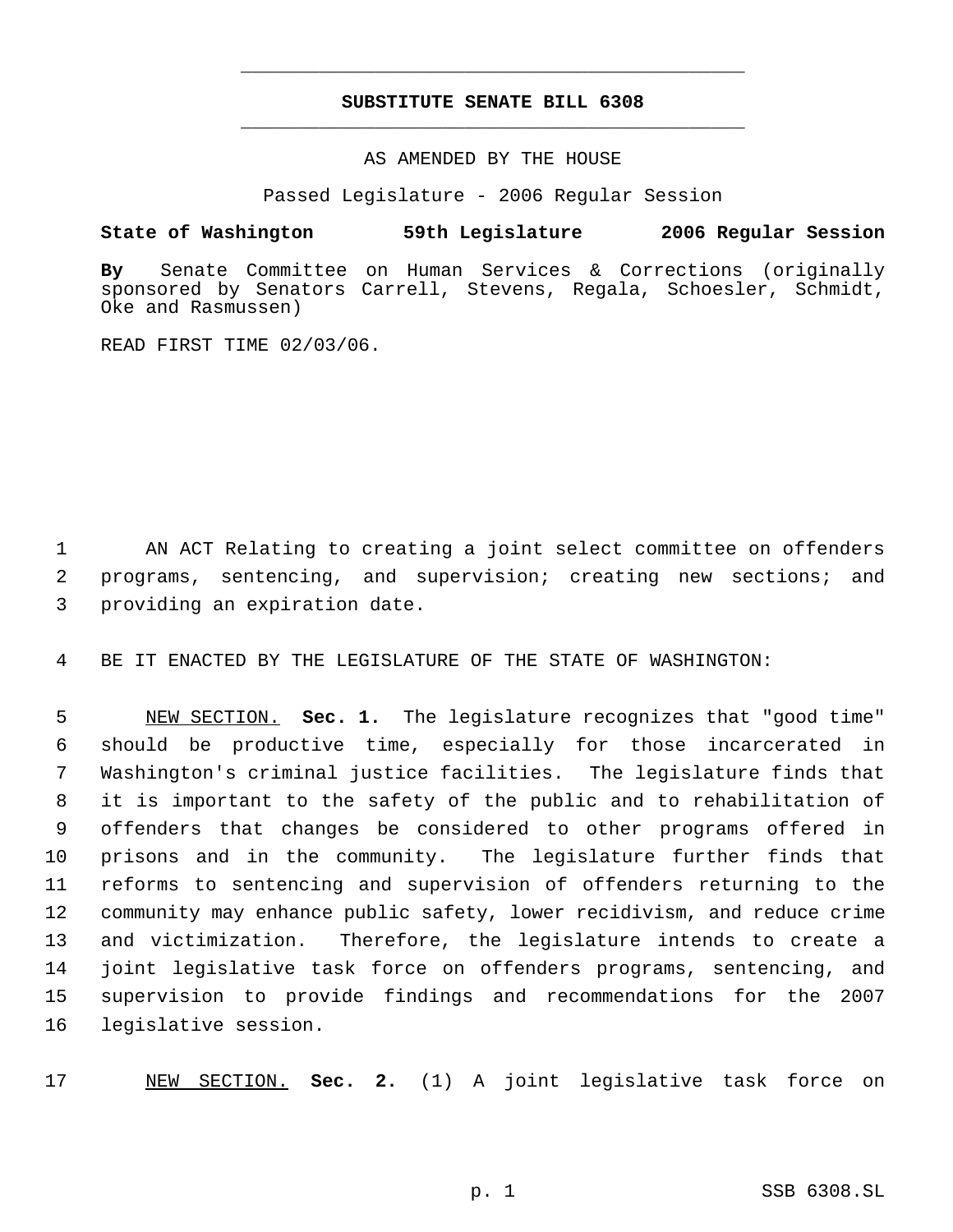offenders programs, sentencing, and supervision is established, with members as provided in this subsection.

 (a) The president of the senate shall appoint one member from each of the two largest caucuses of the senate, with at least one member being a member of the senate human services and corrections committee;

 (b) The speaker of the house of representatives shall appoint one member from each of the two largest caucuses of the house of representatives, with at least one member being a member of the house criminal justice and corrections committee;

(c) The governor shall appoint the following members:

(i) The attorney general, or the attorney general's designee;

(ii) The secretary of corrections, or the secretary's designee;

 (iii) The executive director of the sentencing guidelines commission, or the director's designee;

 (d) In addition, the joint legislative task force, where feasible, may consult with individuals representing the following:

(i) Superior court judges;

 (ii) Mental health treatment providers who provide alcohol and substance abuse counseling;

 (iii) Mental health treatment providers who provide medical 21 assistance services to offenders;

(iv) Counties;

(v) Cities;

(vi) Crime victims;

(vii) Prosecuting attorneys;

(viii) Criminal defense lawyers;

(ix) Faculty members who educate incarcerated offenders;

(x) Faculty members who educate released offenders;

(xi) Community corrections officers;

 (xii) Labor organizations representing correctional officers who work in adult correctional facilities;

(xiii) Multifamily housing;

(xiv) City local law enforcement;

(xv) County law enforcement;

(xvi) Ex-offenders;

 (xvii) A faith-based organization that provides outreach or services to offenders;

(xviii) Washington businesses; and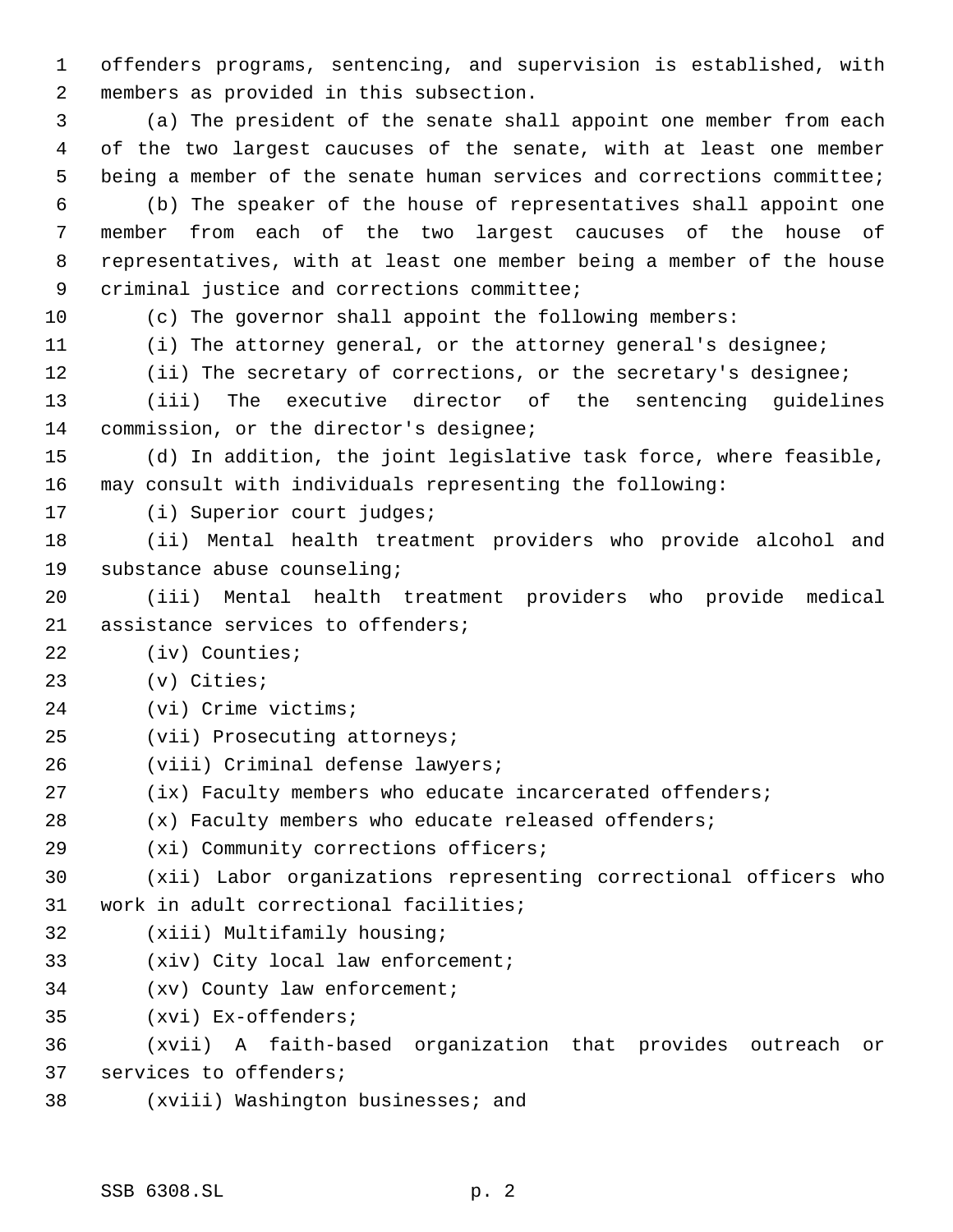(xix) Nonprofit organizations providing work force training to released offenders.

 (2) The joint legislative task force shall be cochaired by a legislative member from the senate and a legislative member from the house of representatives, as chosen by the task force.

 (3) The joint legislative task force shall review and make recommendations regarding:

 (a) The type of offender that would benefit most in terms of personal achievement, responsibility, and community safety, by having the opportunity to receive enhanced training and education while in prison;

 (b) The types of training and educational programs that would provide the greatest return on investment with regard to offender 14 achievement, responsibility, and community;

 (c) Changes to the sentencing law and policies related to "good time" or early release, that would encourage incarcerated offenders to participate in training and programs that will increase the likelihood that they will be able to support themselves when they leave prison and reduce recidivism;

 (d) A method for evaluating the return on the investment and determining from frontline department of corrections staff and community partners, whether the changes are improving personal responsibility on the part of the offender and reducing crime in the community;

 (e) Changes to community supervision that would provide greater safety to the public and incentives for prisons in adhering to treatment, educational goals, and reducing recidivism; and

 (f) The operation of inmate work release programs and on how such work release programs are sited and placed throughout the state.

 (4) The joint legislative task force shall present a report of its findings and recommendations to the governor and the appropriate committees of the legislature, including any proposed legislation, by November 15, 2006.

 (5) The joint legislative task force may, where feasible, consult with individuals from the public and private sector in carrying out its duties under this section.

 (6)(a) The joint legislative task force shall use legislative facilities, and staff support shall be provided by senate committee